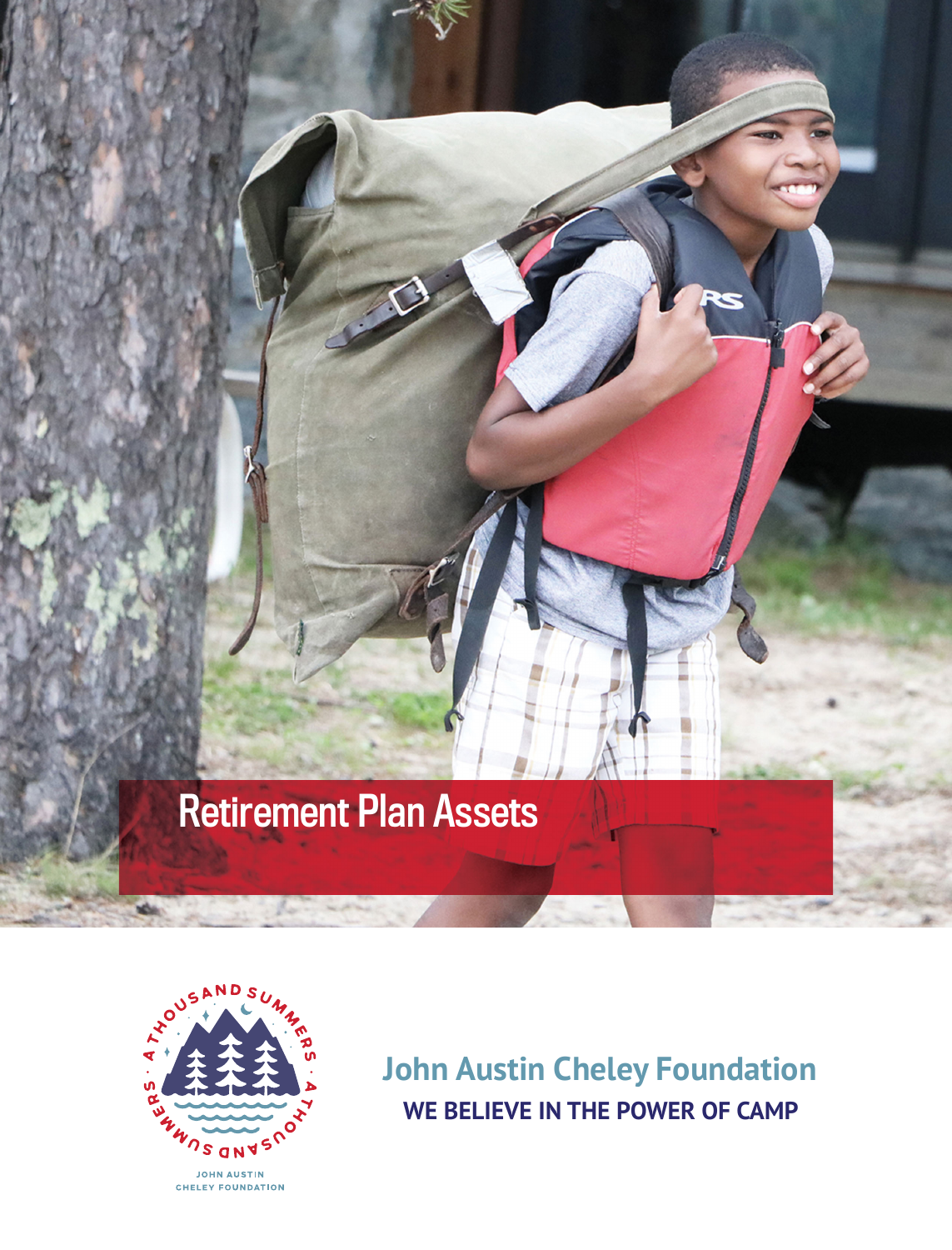## Leaving More to Family and to Charity

Today, more people participate in tax-favored retirement plans than ever before. While participants are committed to accumulating and growing these assets, few have planned for the harsh tax consequences associated with retirement plan distributions—a tax at rates up to 37%. With that in mind, let's consider some frequently asked questions concerning how you can use retirement plan assets to make charitable gifts—leaving more to heirs and the charities you love and support.

#### Aren't retirement plans meant to provide a secure retirement? Is giving these assets away a good idea?

We are certainly indoctrinated to save for retirement from an early age, and tax-favored retirement plans have an important place in accumulating savings for retirement. Still, there are good reasons to consider donating these funds:

- Many fortunate executives and professionals have accumulated sufficient resources outside of their plans—enough that they no longer need the dedicated retirement plan funds for support during retirement.
- Retirement plan assets are highly taxed and cannot be distributed or transferred to heirs on a tax-free basis. Other savings and investments that have already been taxed can be transferred to heirs with no additional tax—some (appreciated stock or real estate, for example) with the bonus of a step-up in basis. Income taxes on retirement plan assets reflect the fact that these funds have accumulated on a tax-deferred basis, with the IRS simply waiting until assets are distributed to "recoup its losses."
- A planned gift of retirement assets to a qualified charitable organization can reduce or eliminate these taxes, while providing more for family members by allowing other assets to transfer free of tax. The key is integrating charitable giving with overall financial and estate planning.

#### What does it mean to integrate charitable gifts of retirement plan assets with financial and estate planning?

Simply this: Rather than leave retirement plan assets to family members, you can use those assets to make charitable gifts, leaving other assets that benefit from favorable tax rules (appreciated property) to family members.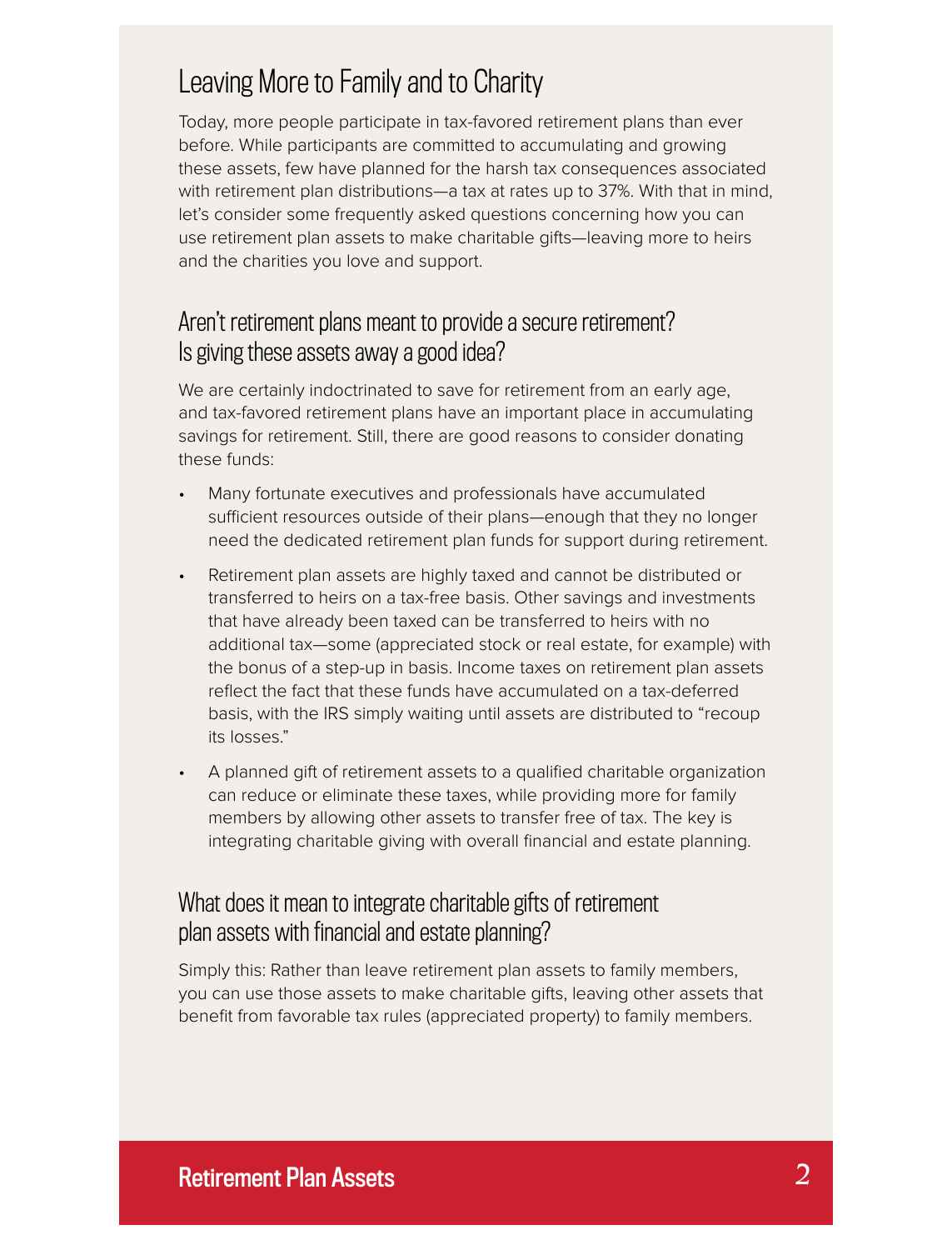**EXAMPLE**: Carolyn, a widow, plans to leave a gift to us in her will and also wants to provide for her children. Her assets include a retirement plan and appreciated stock. For tax purposes, a good approach would be for Carolyn to leave the retirement assets to us and the appreciated stock to her children. That's because her children would have to pay income tax on the retirement plan assets, but as a tax-exempt organization, we do not. By contrast, when her children receive the appreciated stock, no tax is due until the stock is actually sold. Even then, the tax is based only on the amount the stock appreciates after the children receive it. The appreciation that occurred during Carolyn's life is never taxed, increasing the real value of the gift to her children.

#### What kinds of retirement plan assets are used to make a charitable gift?

When we talk about retirement assets, we are typically referring to assets held in a qualified retirement plan or IRA. A qualified retirement plan is one that receives favorable income tax treatment. Participants are not taxed on the contributions they make to the plan and pay no income tax on the growth of the assets within the plan. Income tax is due only when funds are withdrawn. There are two types of qualified plans:

**Defined contribution plans** receive and hold annual employer and/or employee contributions. A 401(k) plan is a good example. The amount available at retirement depends on the amount contributed and the investment experience over the years.

**Defined benefit pension plans** are primarily funded by the employer (typically large corporations) and promise to pay a specific benefit at retirement age. The amount of the benefit depends on factors such as age and service.

Under a defined benefit pension plan, since payments typically terminate at death, there is usually nothing available to leave to charity. On the other hand, when a participant in a defined contribution plan dies, there is frequently an undistributed portion that can be transferred to other beneficiaries, including a favorite charitable organization.

An IRA is also an excellent source of funds for charitable giving. While it is not considered a qualified plan, an individual who establishes an IRA enjoys the same tax benefits as participants in qualified plans—no income taxes on contributions and tax-deferred growth in the plan.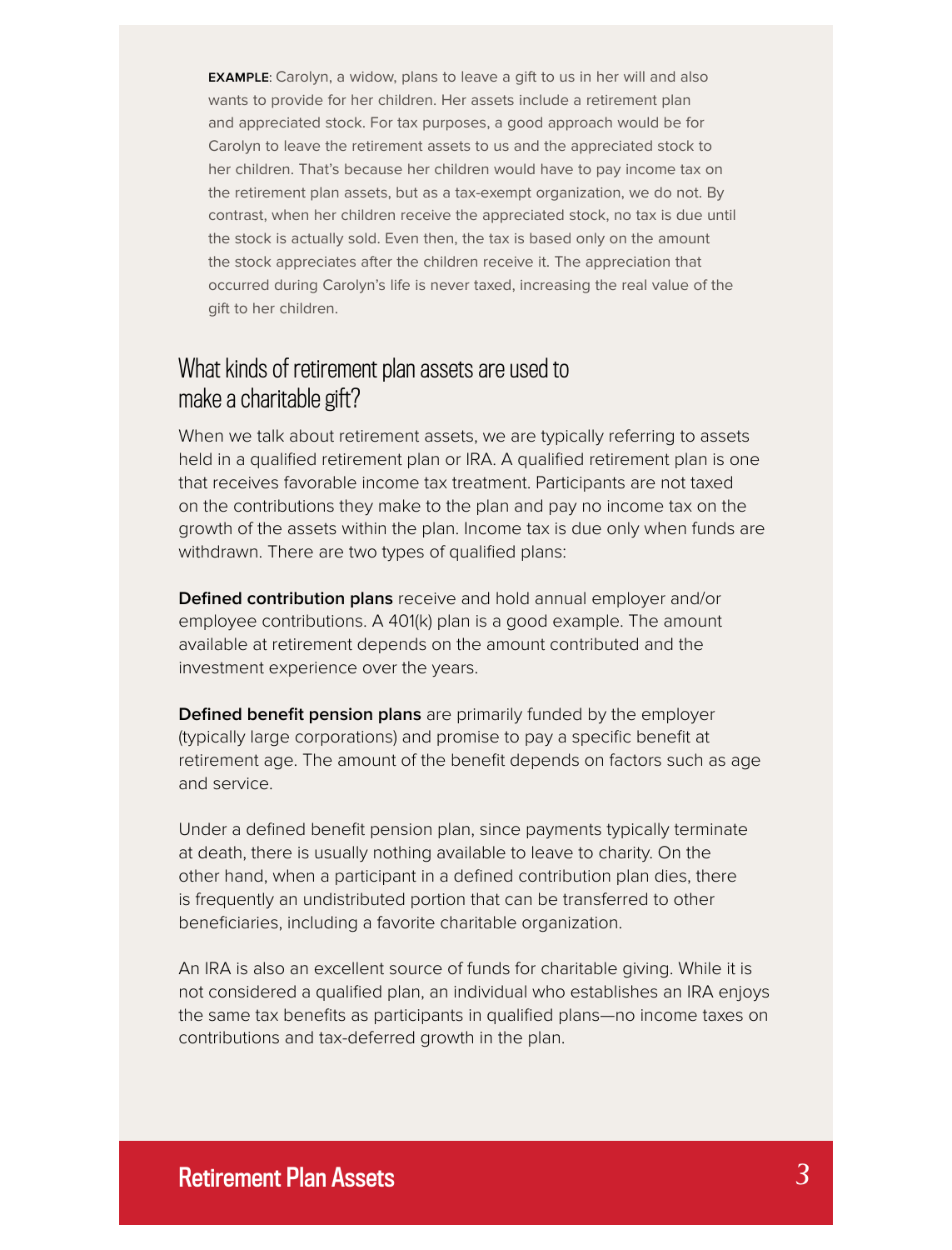#### How are retirement plan assets donated?

The most straightforward way to donate retirement plan assets is to designate us as a beneficiary. To do this, you need to contact the plan administrator, who will guide you through the process (we are happy to assist, as well). You have considerable flexibility when you designate us as a beneficiary. For example, you can specify an amount or percentage that we will receive, leaving the rest to other beneficiaries. You can also name your spouse as the primary beneficiary and us as the secondary beneficiary, to receive the assets only if your spouse cannot. There are many possibilities.

Another option is to have your retirement plan assets transferred at death to a charitable remainder trust. If your spouse is the trust beneficiary, it's possible (by combining this strategy with the unlimited marital deduction) to eliminate all federal estate taxes attributable to the retirement account.

**EXAMPLE**: In his will, George funds a charitable remainder trust with an IRA. The trust will pay his wife Barbara 5% of its value annually for as long as she lives. At her death, the remaining trust assets will pass to us. Since Barbara's interest qualifies for the estate tax marital deduction and the charity's remainder interest qualifies for the estate tax charitable deduction, the entire value of the trust will be deductible from George's estate.

Also, keep in mind the income tax advantages gained by naming a charitable remainder trust as the beneficiary of an IRA—there are no income taxes on the transferred funds because the trust is a tax-exempt entity. The trustee can invest the full amount in income-producing assets without the need to follow complex IRA distribution rules.

#### Can retirement assets be transferred directly from a retirement account to charity?

There is only one option for transferring retirement assets directly from a retirement account—a qualified charitable distribution from a traditional IRA. If you are age 70½ or over you can instruct the IRA custodian to make a tax-free transfer of up to \$100,000 directly from an IRA to charity that counts toward your required minimum distribution (RMD) if one is due. There is no tax deduction, but the distribution is excluded from income for federal tax purposes. (IRA contributions after age  $70\frac{1}{2}$  reduce qualified charitable distribution amounts.)